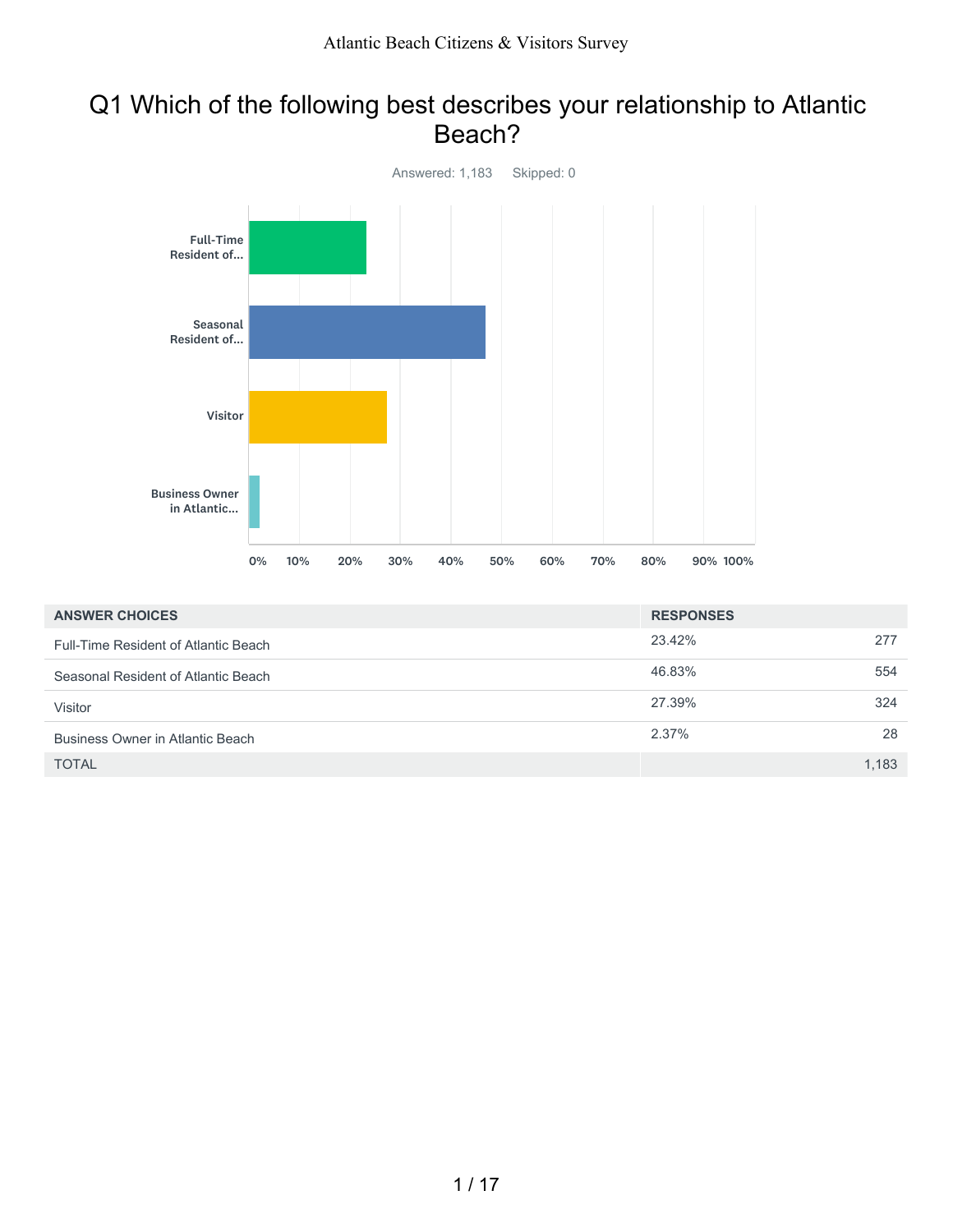## What are the things you like best about Atlantic Beach?



### What are two things that need improvement in Atlantic Beach?

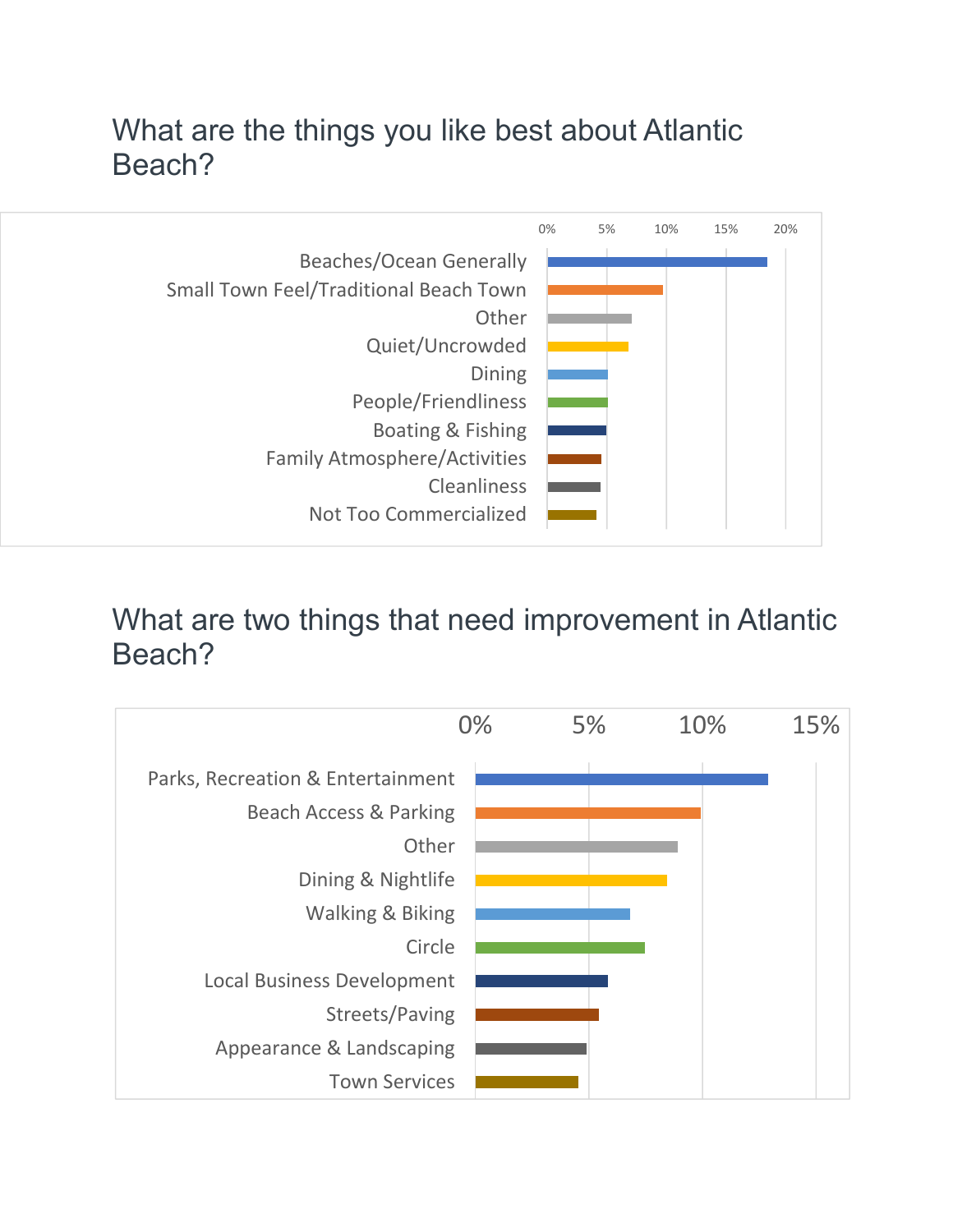### Q4 How long have you been a full-time resident of Atlantic Beach?



| <b>ANSWER CHOICES</b> | <b>RESPONSES</b> |     |
|-----------------------|------------------|-----|
| 1-5 Years             | 38.06%           | 102 |
| 5-10 years            | 18.66%           | 50  |
| Over 10 Years         | 43.28%           | 116 |
| <b>TOTAL</b>          |                  | 268 |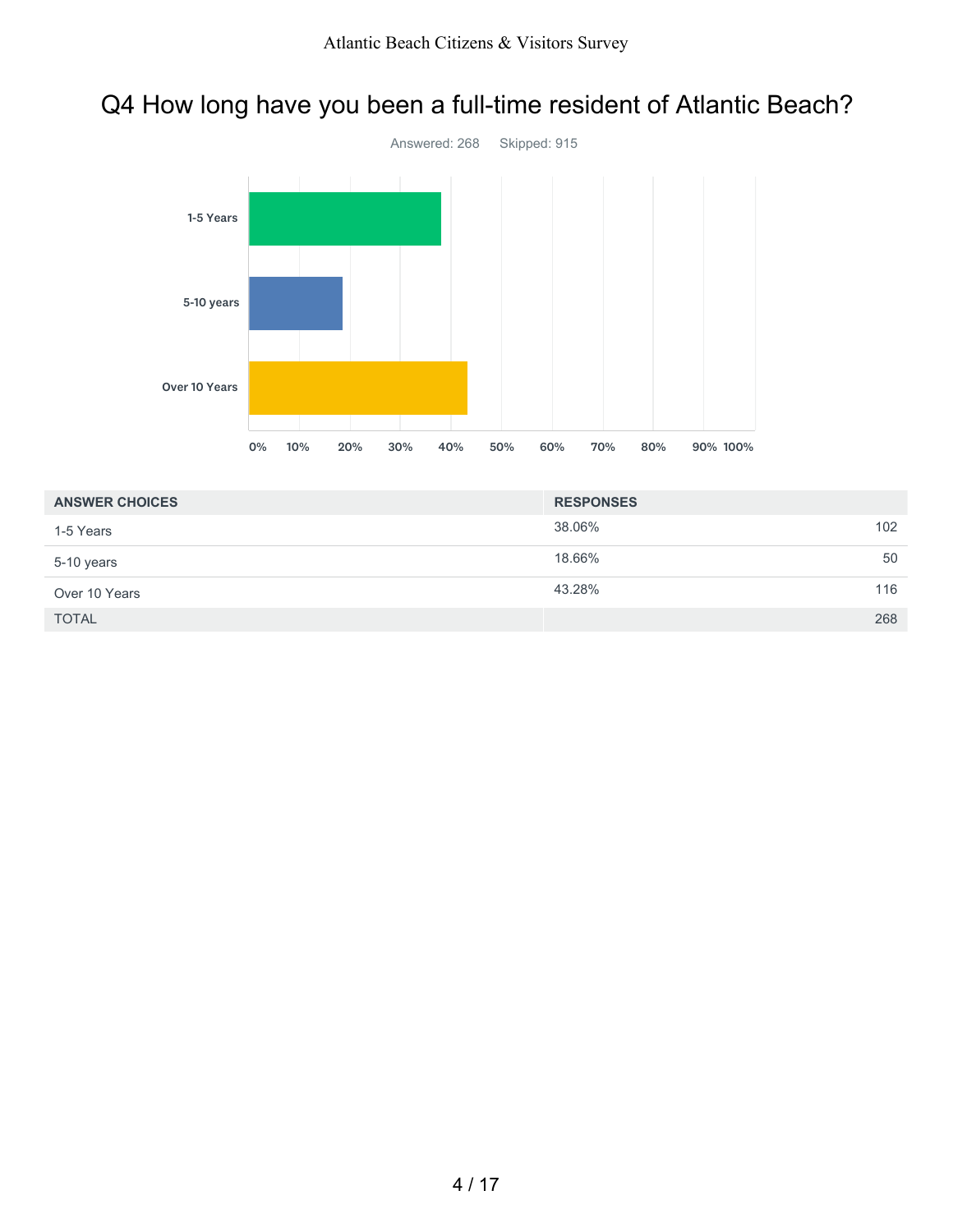Q5 Currently, the five members of the Atlantic Beach Town Council are all up for re-election every two years. Should this be changed so that the Council Members serve staggered four-year terms? A staggered system would be structured so that the Mayor and a majority of the Town Council were up for election every two years.



| <b>ANSWER CHOICES</b>                                  | <b>RESPONSES</b> |     |
|--------------------------------------------------------|------------------|-----|
| No, leave it the way it is (2 year terms for everyone) | 36.03%           | 98  |
| Yes, I think staggered terms are better                | 48.90%           | 133 |
| No opinion                                             | 15.07%           | 41  |
| <b>TOTAL</b>                                           |                  | 272 |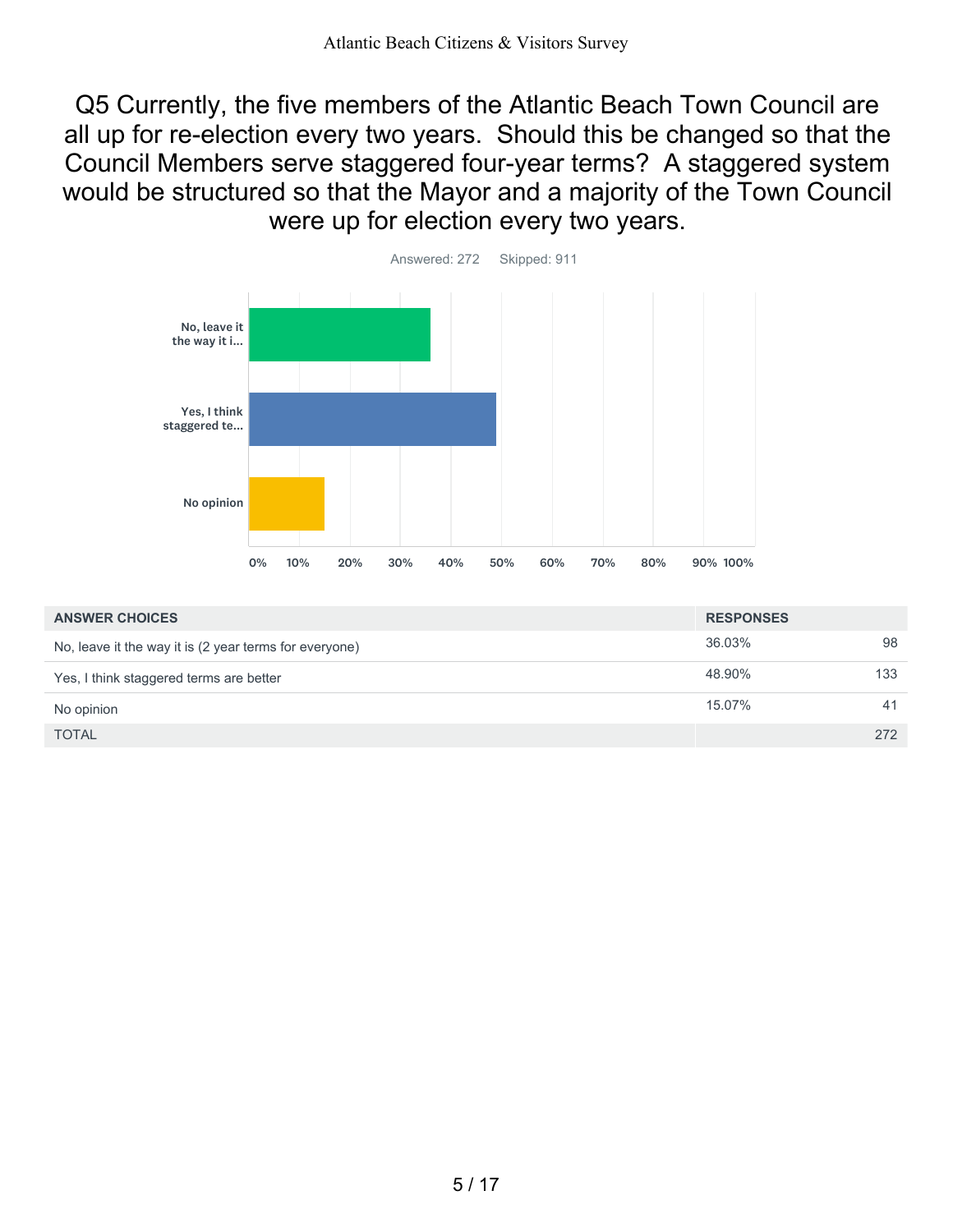## Why do you choose Atlantic Beach over other beaches for your vacation and/or second home location?



# What should we do to improve the appearance of Atlantic Beach?

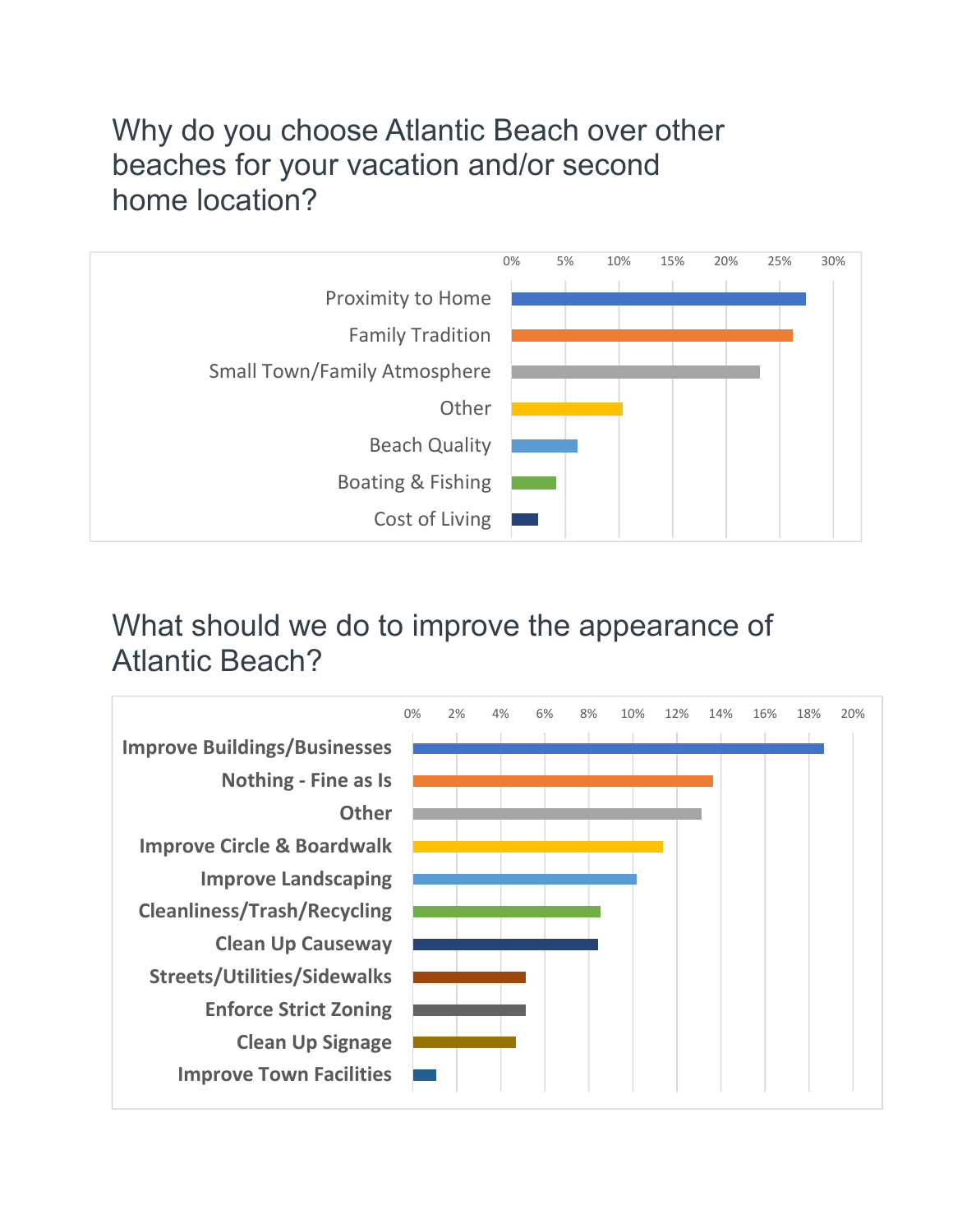### If you are a seasonal resident or visitor, where is your permanent home?



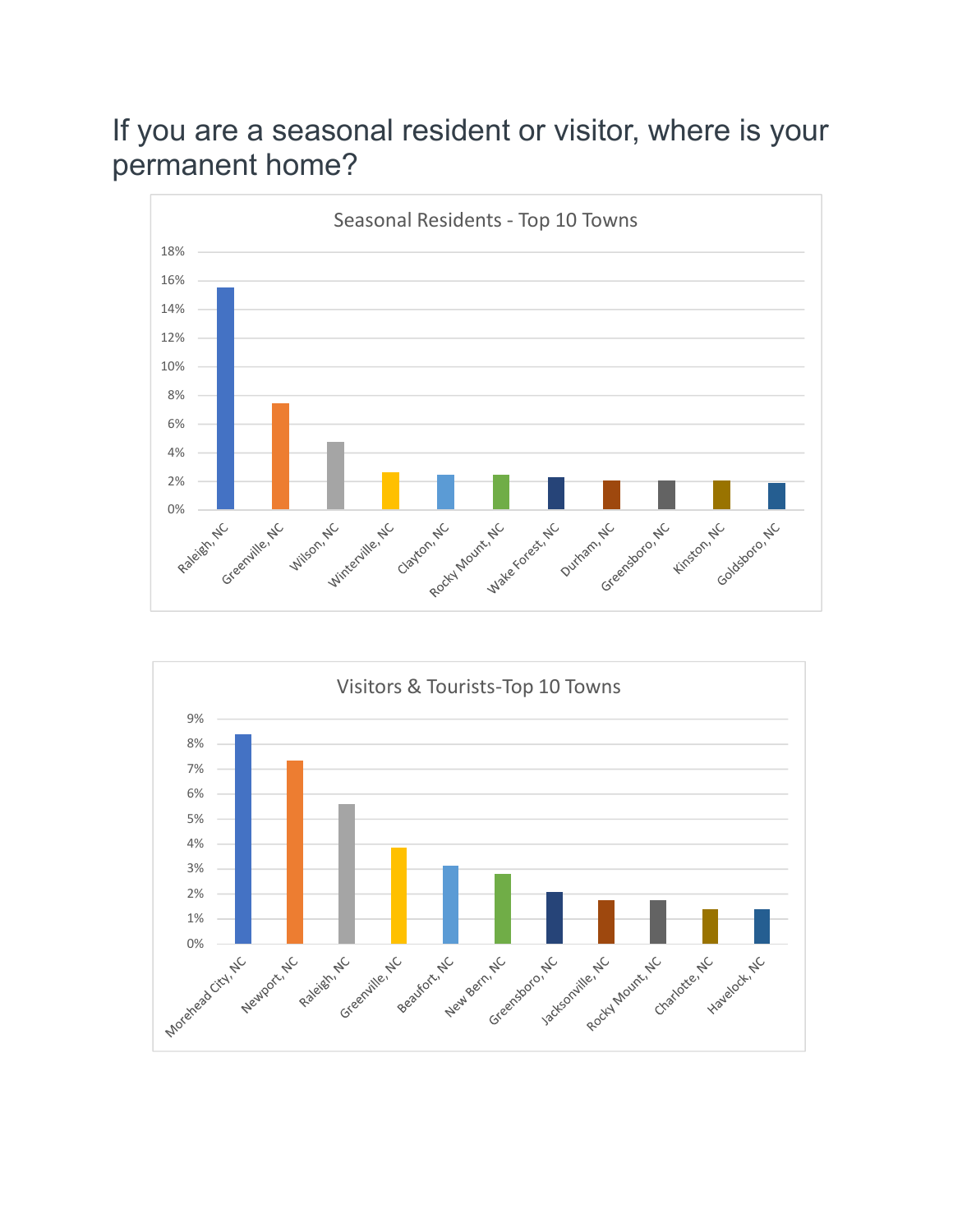### How important is improved bike and pedestrian access in Atlantic Beach?

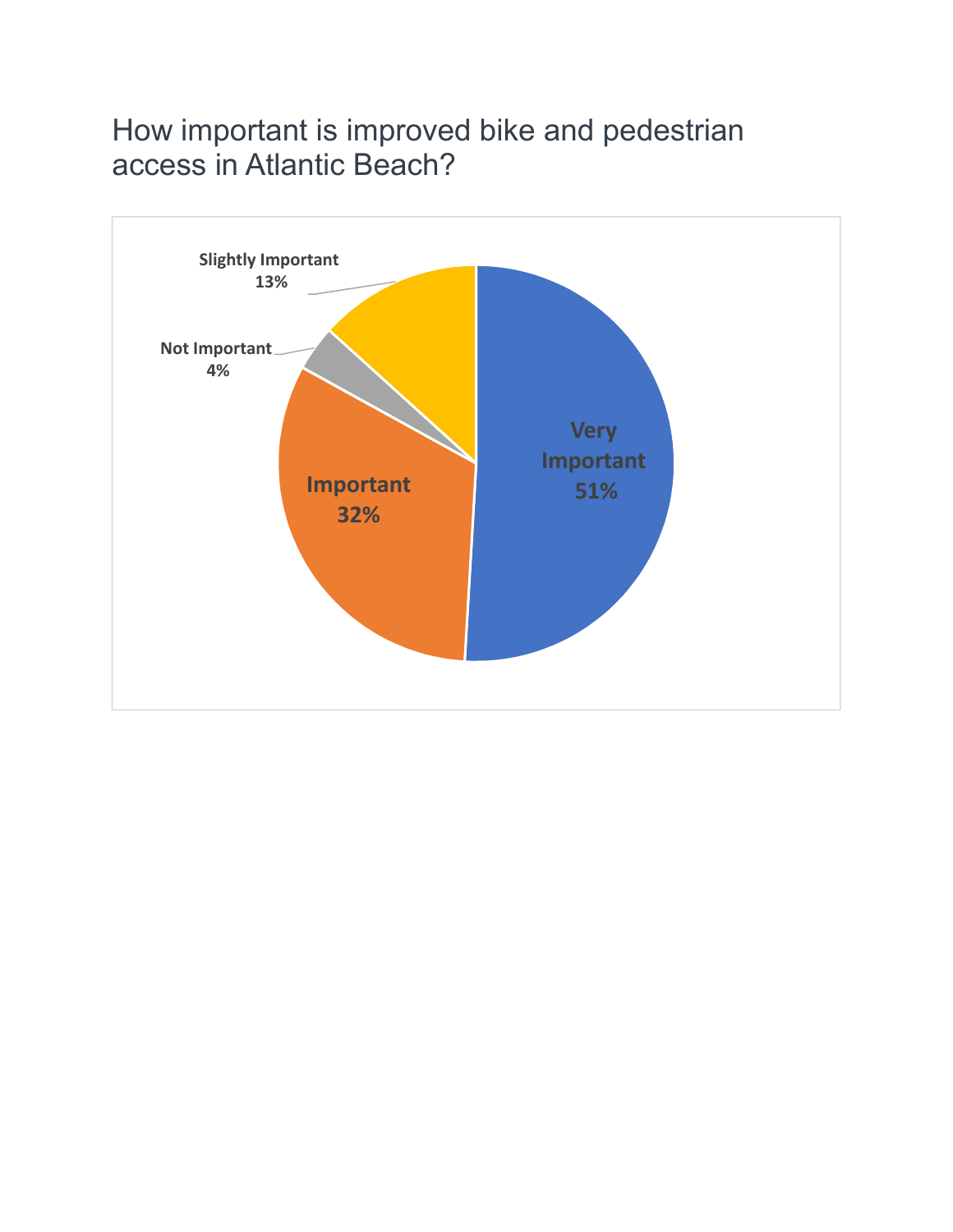#### Q9 What recreational features would you like to see added to our Town Park or elsewhere in Atlantic Beach? (Choose 2)



| <b>ANSWER CHOICES</b>                             | <b>RESPONSES</b> |     |
|---------------------------------------------------|------------------|-----|
| Bike Paths & Walking Trails                       | 37.97%           | 415 |
| Bandshell/Amphitheater for music and other events | $35.22\%$        | 385 |
| Sound-side Fishing Pier                           | 31.66%           | 346 |
| Waterslide                                        | 19.40%           | 212 |
| Kayak & Stand Up Paddle Board Launch              | 16.93%           | 185 |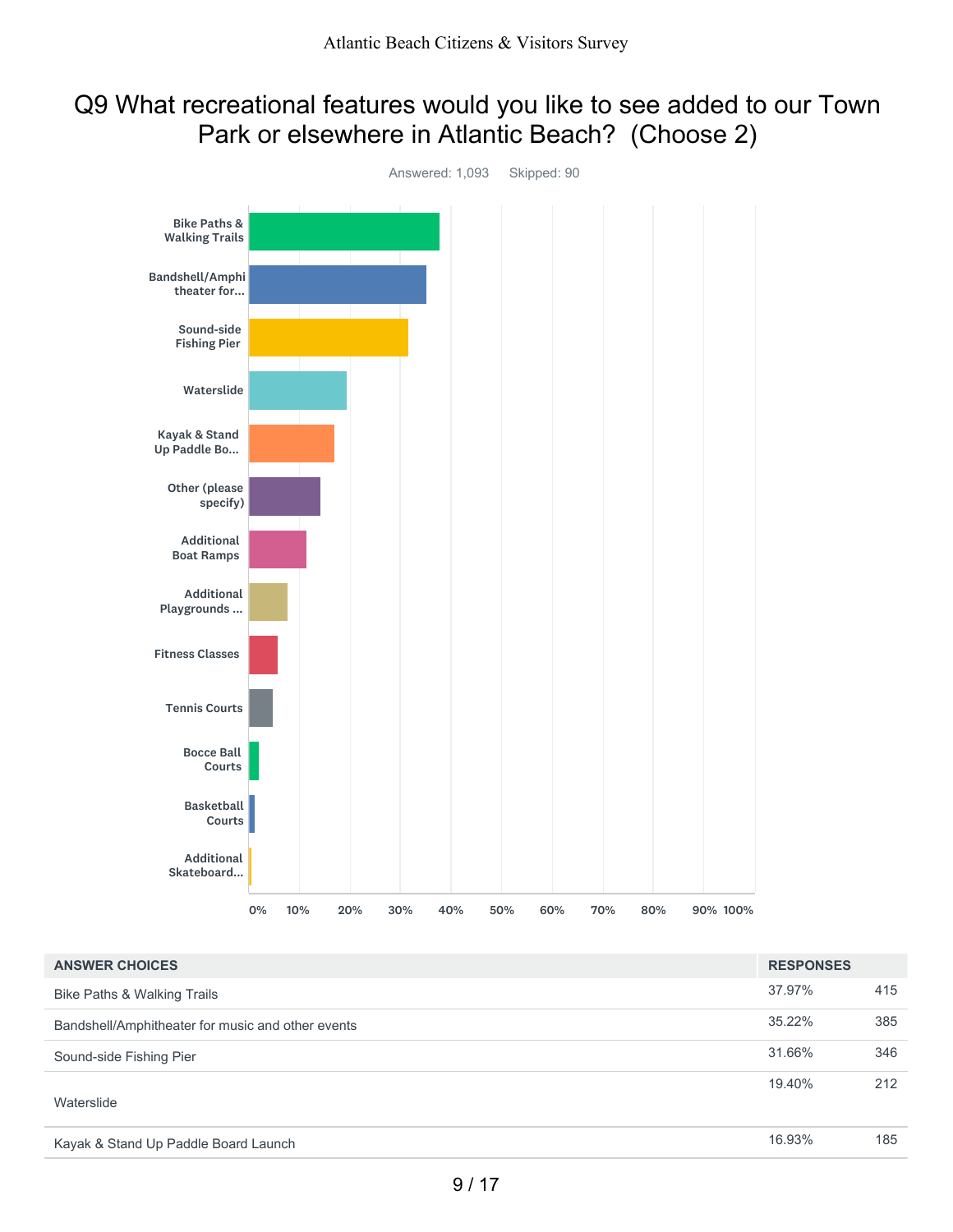#### Atlantic Beach Citizens & Visitors Survey

| Other (please specify)                                                        | 14.18% | 155 |
|-------------------------------------------------------------------------------|--------|-----|
| <b>Additional Boat Ramps</b>                                                  | 11.53% | 126 |
| Additional Playgrounds and Playground Equipment (swingsets, monkey bars, etc) | 7.69%  | 84  |
| <b>Fitness Classes</b>                                                        | 5.95%  | 65  |
| <b>Tennis Courts</b>                                                          | 4.85%  | 53  |
| Bocce Ball Courts                                                             | 2.20%  | 24  |
| <b>Basketball Courts</b>                                                      | 1.28%  | 14  |
| <b>Additional Skateboard Features</b>                                         | 0.64%  | 7   |
| Total Respondents: 1,093                                                      |        |     |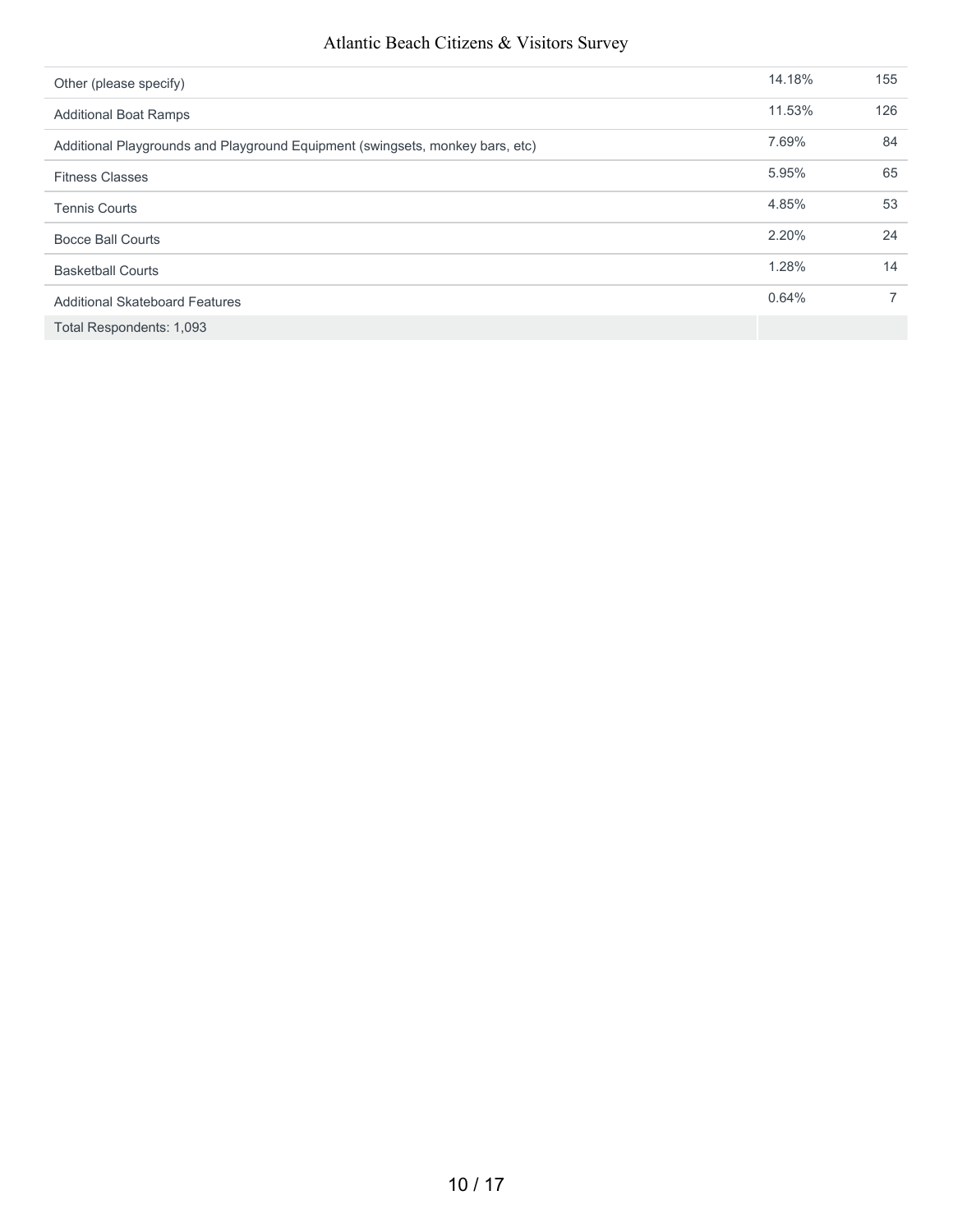#### Q11 Should we continue to allow driving on the beach strand during the off-season?



| <b>ANSWER CHOICES</b> | <b>RESPONSES</b> |       |
|-----------------------|------------------|-------|
| Yes                   | 69.99%           | 765   |
| <b>No</b>             | 30.01%           | 328   |
| <b>TOTAL</b>          |                  | 1,093 |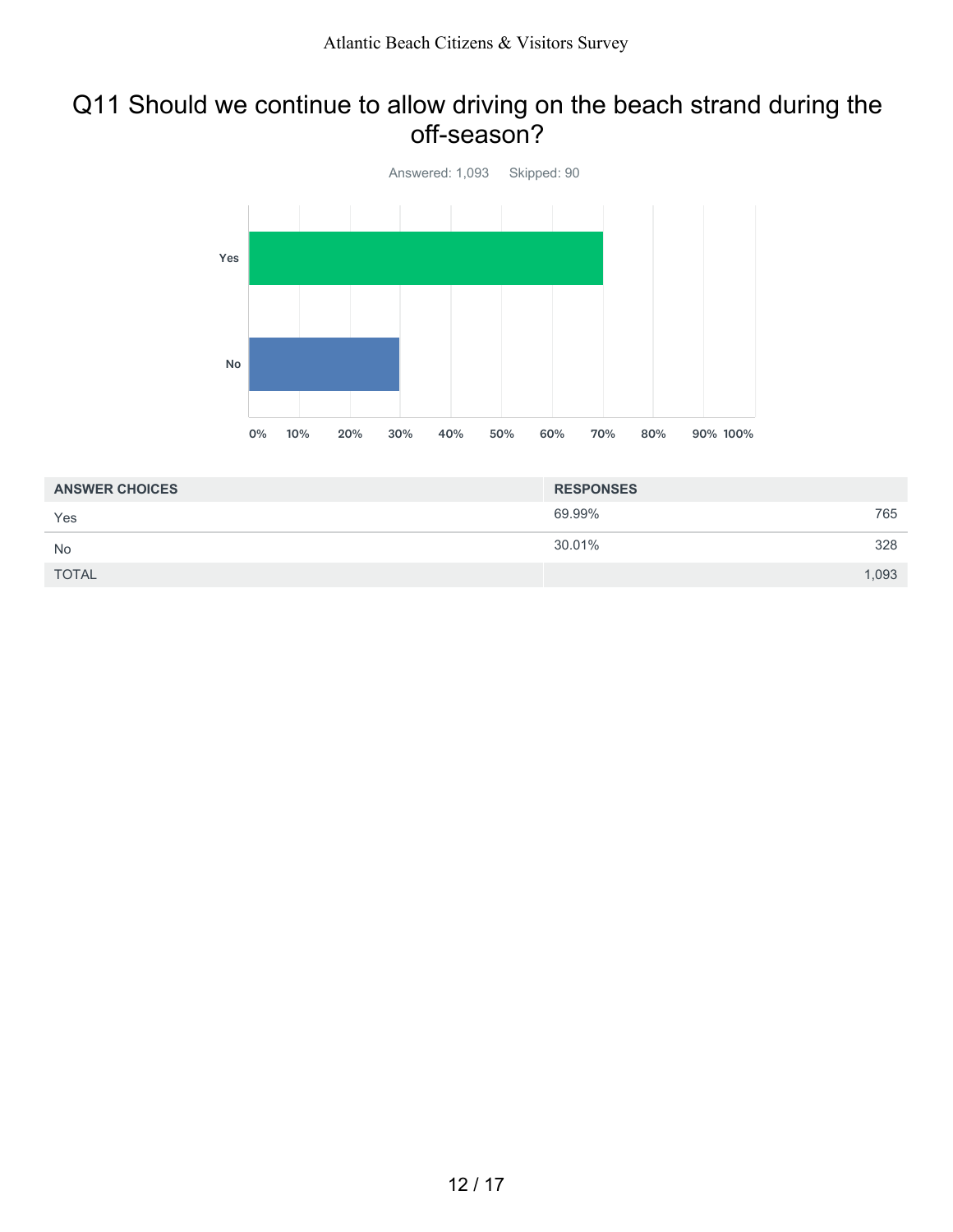### Q12 What features would you like to see at the boardwalk and surrounding areas if it is improved ? (Choose 2)



| <b>ANSWER CHOICES</b>                              | <b>RESPONSES</b> |     |
|----------------------------------------------------|------------------|-----|
| Band Shell/Pavilion for music and other events     | 41.90%           | 458 |
| New/Additional bathroom facilities                 | 34.22%           | 374 |
| Shaded seating areas                               | 26.81%           | 293 |
| <b>Vendor Kiosks</b>                               | 18.39%           | 201 |
| Other (please specify)                             | 11.89%           | 130 |
| Public art                                         | 10.43%           | 114 |
| Beach Rentals (chairs, umbrellas, surfboards, etc) | 10.06%           | 110 |
| Picnic tables                                      | 9.79%            | 107 |
| Splashpad                                          | 8.78%            | 96  |
|                                                    |                  |     |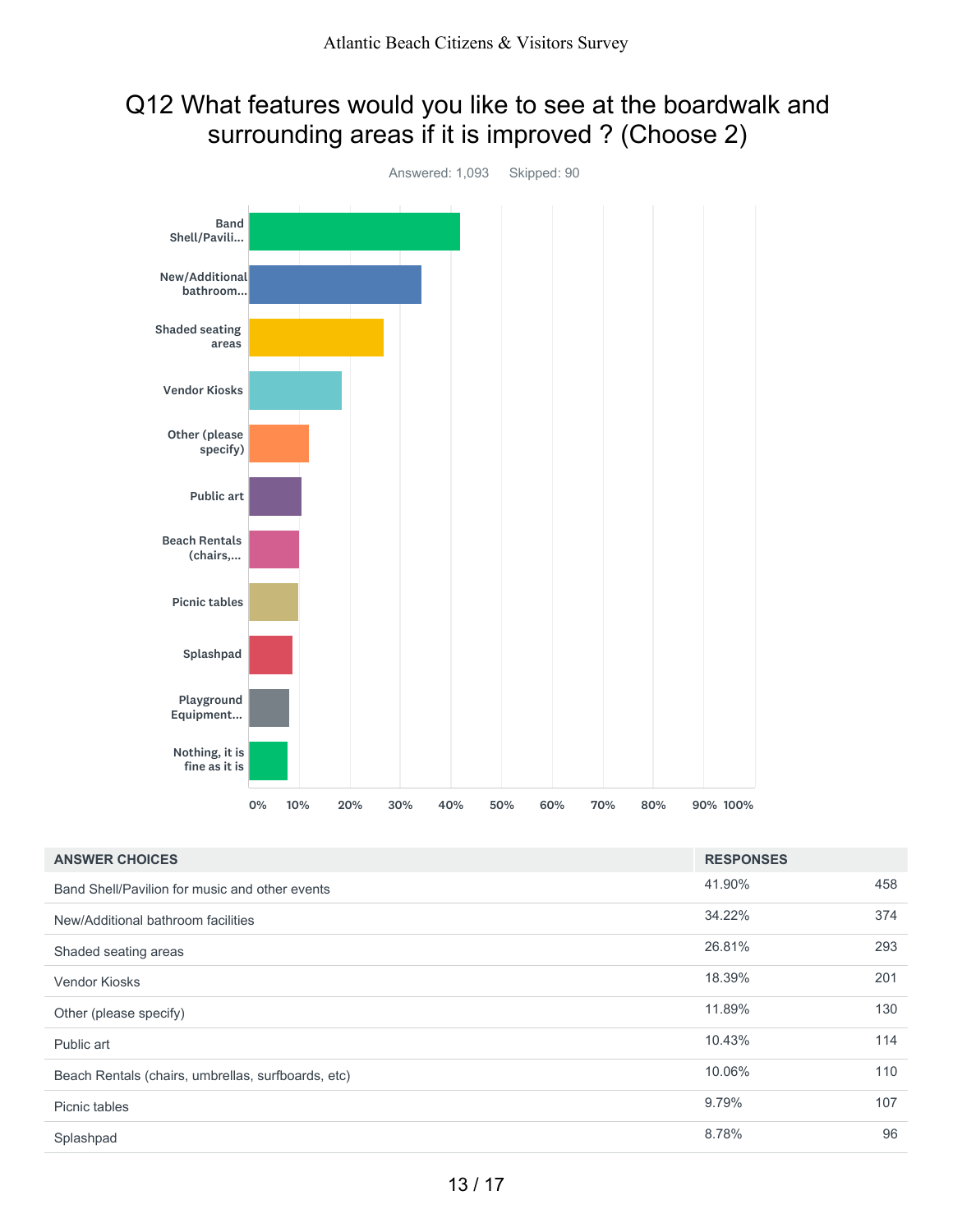#### Atlantic Beach Citizens & Visitors Survey

| Playground Equipment (swings, monkey bars, etc.) | 8.23% | 90 |
|--------------------------------------------------|-------|----|
| Nothing, it is fine as it is                     | 7.69% | 84 |
| Total Respondents: 1,093                         |       |    |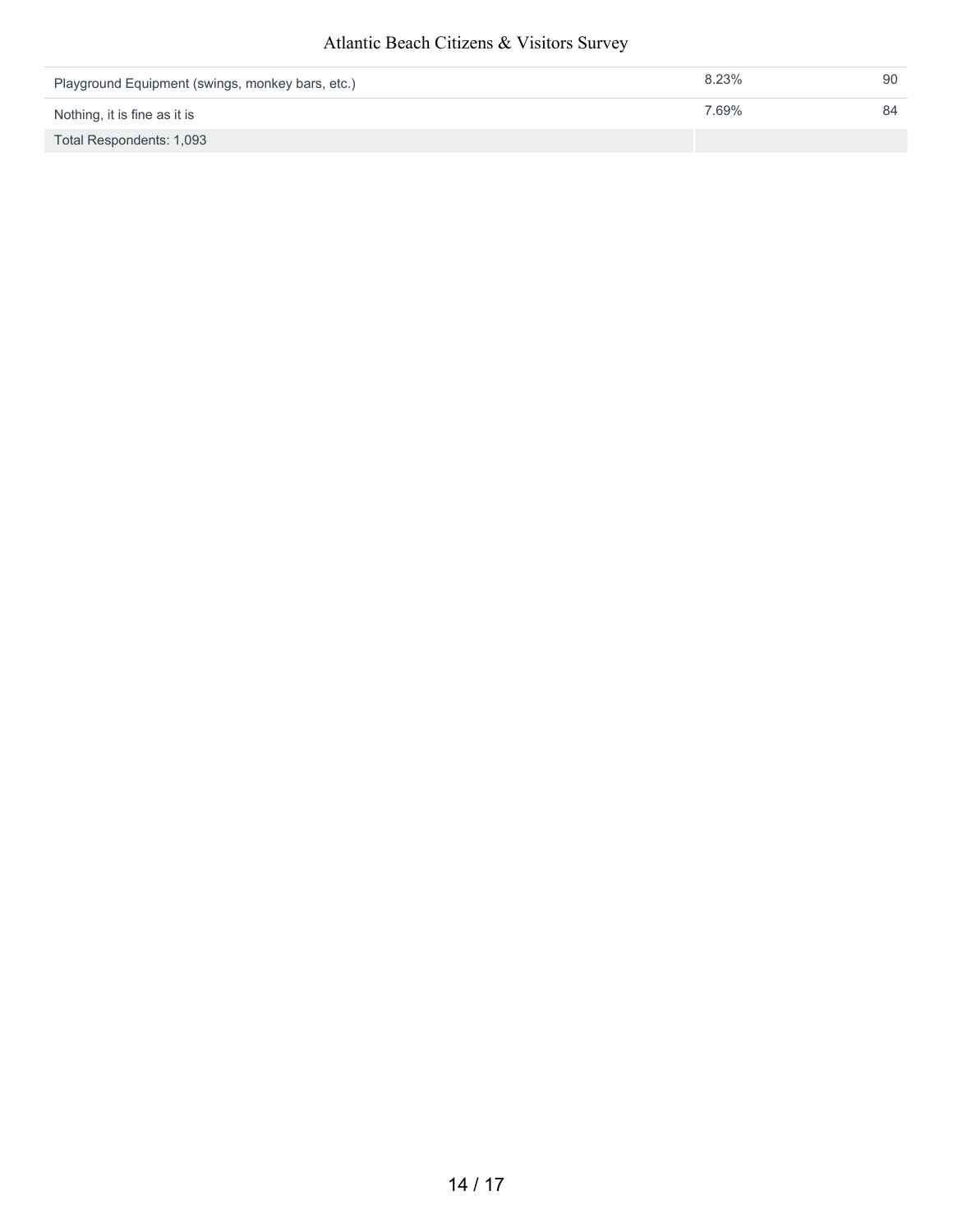### Q13 What is the best way to keep you informed about Atlantic Beach? (Choose 1)



| <b>ANSWER CHOICES</b>                               | <b>RESPONSES</b> |       |
|-----------------------------------------------------|------------------|-------|
| Facebook & Social Media                             | 35.21%           | 382   |
| E-mails from Town                                   | 35.02%           | 380   |
| <b>Town Newsletters</b>                             | 12.90%           | 140   |
| <b>Town Website</b>                                 | 7.37%            | 80    |
| Carteret County News-Times (local paper)            | 5.07%            | 55    |
| US Mail - Inserts in Water Bills and Other Mailings | 3.50%            | 38    |
| Other (please specify)                              | 0.92%            | 10    |
| <b>TOTAL</b>                                        |                  | 1,085 |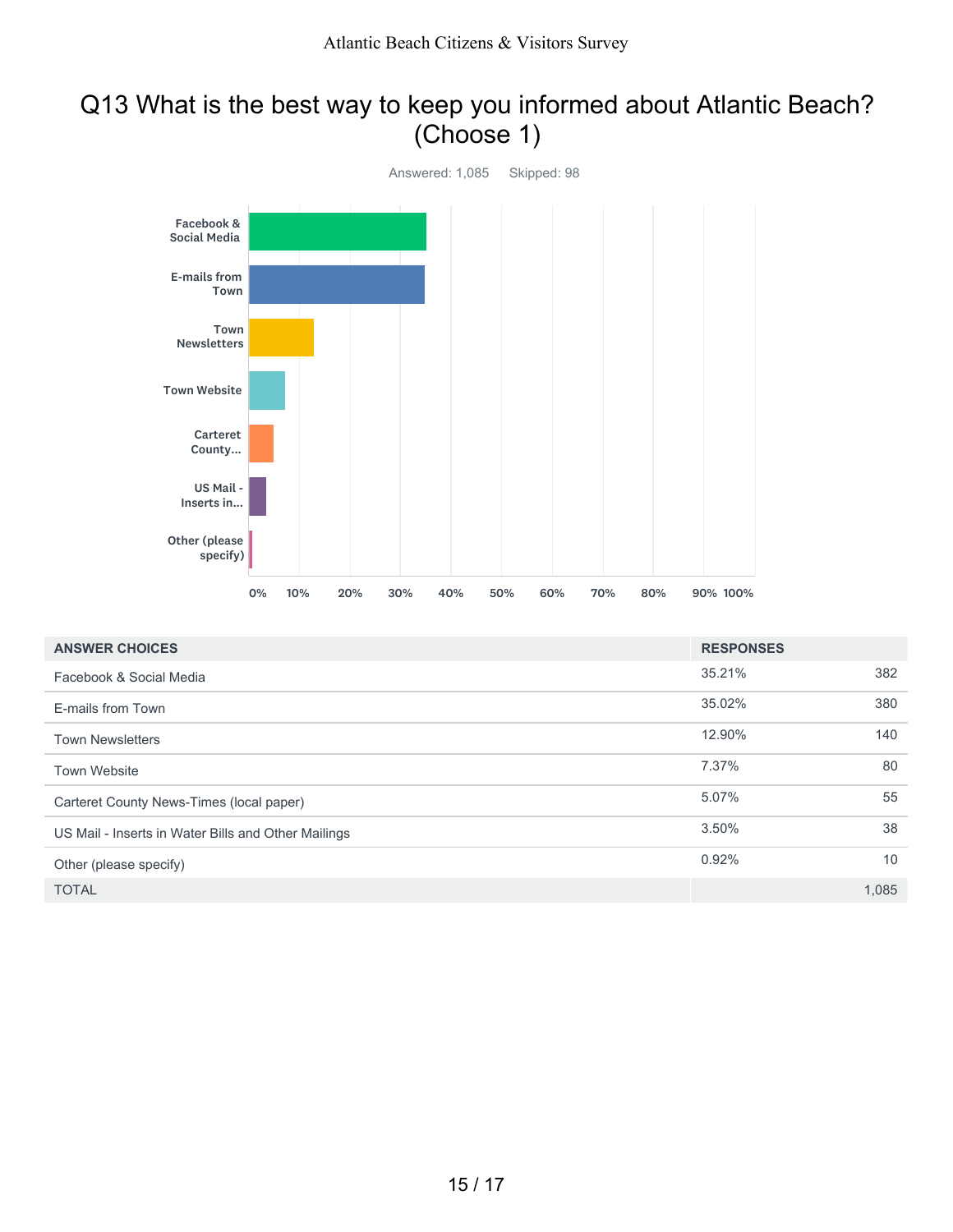

### Q14 Do you own property in Atlantic Beach?

| <b>ANSWER CHOICES</b> | <b>RESPONSES</b> |       |
|-----------------------|------------------|-------|
| Yes                   | 61.47%           | 667   |
| <b>No</b>             | 38.53%           | 418   |
| <b>TOTAL</b>          |                  | 1,085 |